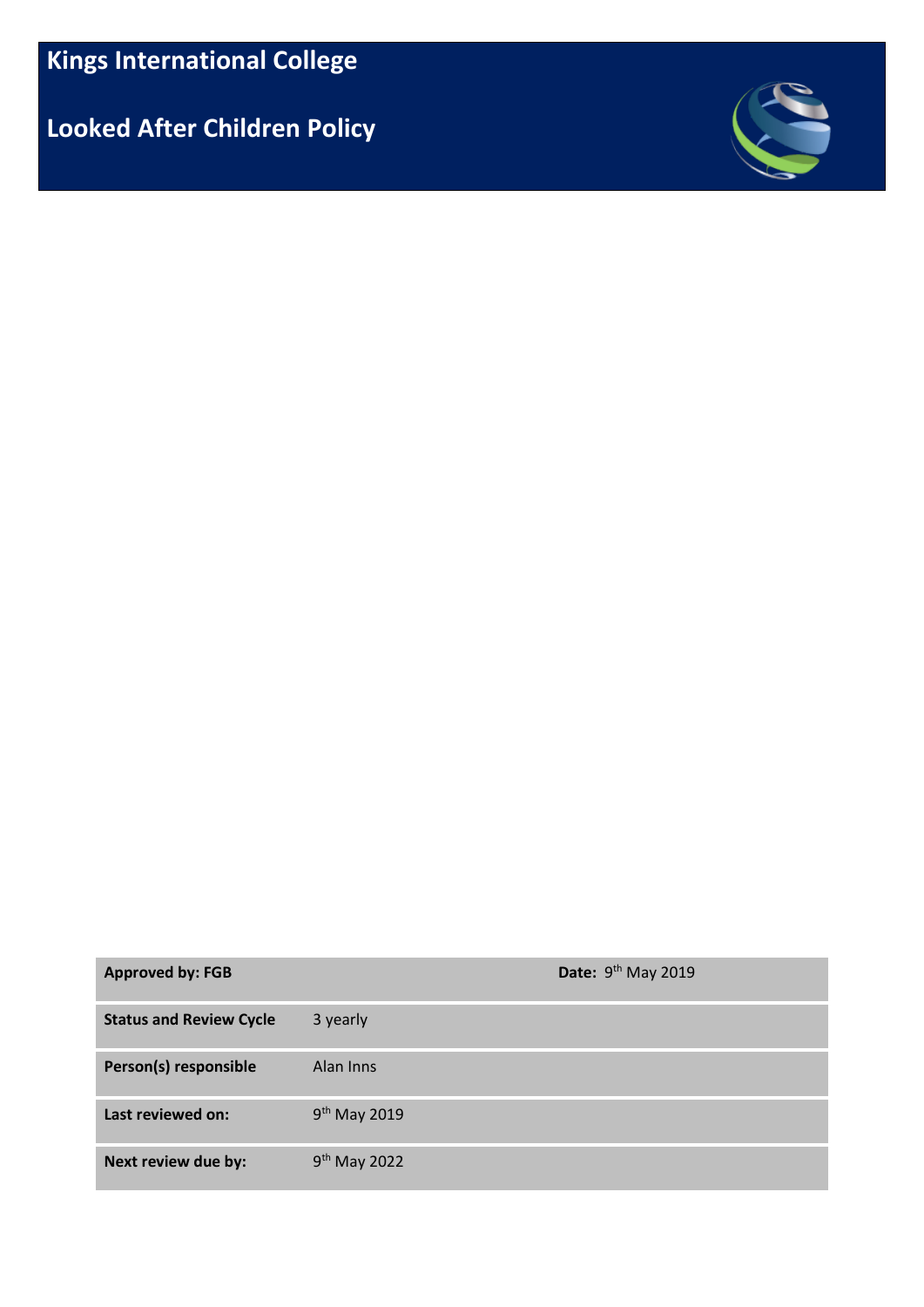**This policy has been written in conjunction with current LAC students at our school, to ensure that their thoughts and recommendations are also heard and that actions we are putting in place is in the best interest of the child. The school has a Designated Lead teacher for all LAC students and a link named governor who meet bi-annually to quality assure all procedures. Key Stage Leaders have also completed Designated Lead teacher training and will work with Assistant Head teacher and DSL, overseeing PEP meetings and acting as links to careers and Social Workers.**

### **INTRODUCTION**

Who are our Looked after children? Under the Children Act 1989, a child is looked after by a local authority if he or she is in their care or provided with accommodation for more than 24 hours by the authority. They fall into four main groups:

- children who are accommodated under a voluntary agreement with their parents
- children who are the subjects of a care order (section 31) or interim care order
- children who are the subjects of emergency orders for their protection

• children who are compulsorily accommodated – this includes children remanded to the local authority or subject to a criminal justice supervision order with a residence requirement.

The term 'in care' refers only to children who are subject to a care order by the courts under section 31 of the Children Act 1989 - they may live with foster carers, in a Children's home, in a residential school, with relatives or with parents under supervision. Children who are cared for on a voluntary basis are 'accommodated' by the local authority under section 20 of the Children Act – they may live in foster care, in a Children's home or in a residential school.

All these groups are said to be 'Looked after children' - LAC. They may be looked after by our local authority or may be in the care of another authority but living in ours. LAC will have a care manager who arranges their care plan. All schools have a designated officer for LAC.

The Staff and Governing Body of Kings International College is committed to providing quality education for all its students, based on equality of opportunity, access and outcomes. The Governing Body recognises that, nationally, there is educational underachievement of Looked after children, when compared with their peers, and is committed to implementing the principles and practice, as outlined in the statutory guidance, "The roles and responsibilities of the designated teacher for Looked after children" and "The Children and Young Persons Act 2008", also the "Designated Teacher (Looked After Pupils etc.) (England) Regulation 2009. Also, the guidance of "Improving the attainment of looked after young people in Secondary Schools".

The Children Act places a duty to safeguard Looked after children, to promote their educational achievements and to ensure that they are able to "achieve to and reach their full potential".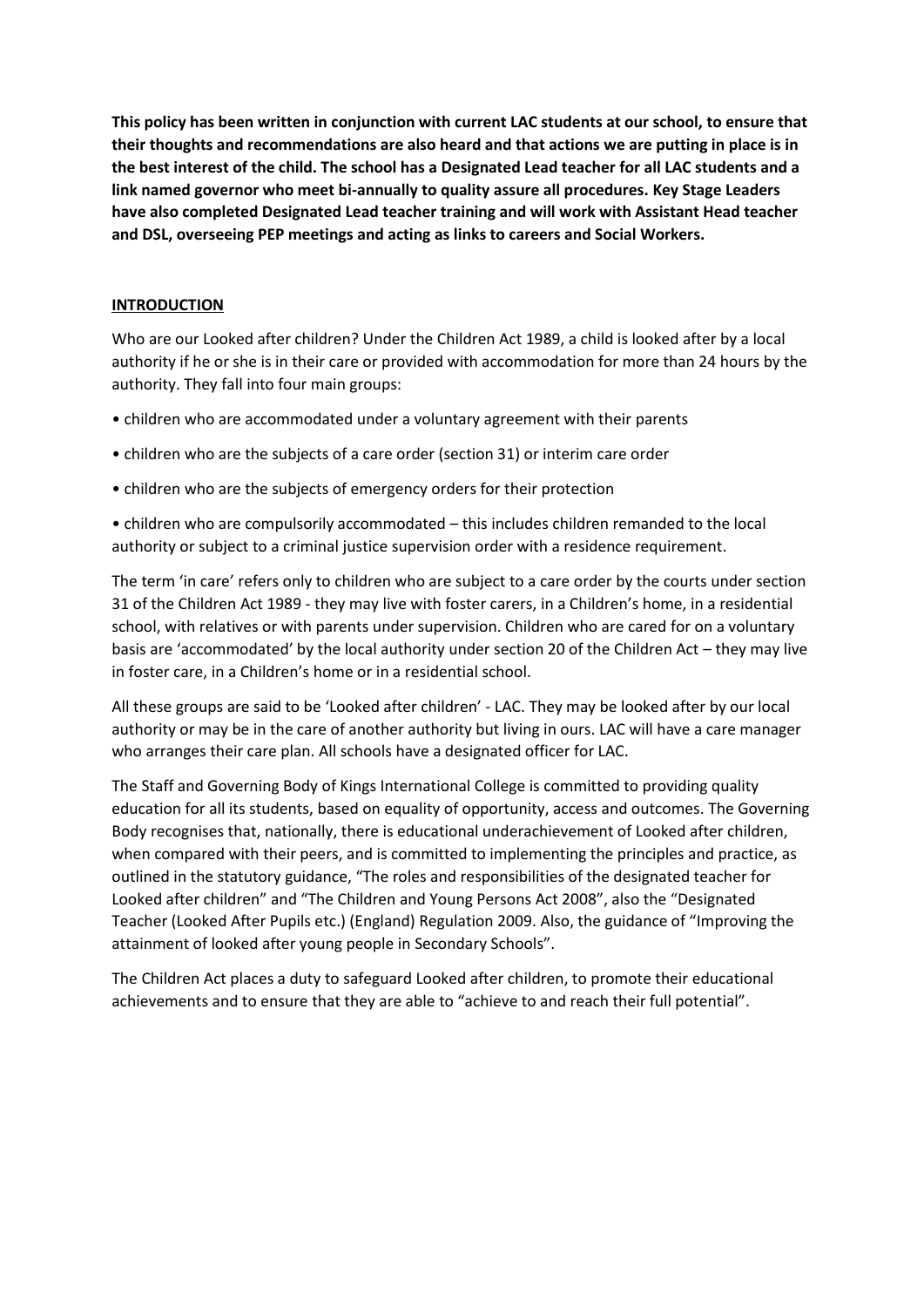The **Improving Attainment Guidance** recognises the collective responsibility of both Local Authorities and schools to support looked after young people by setting out these principles:

- 1. Doing the things they do for all young people but more so
- 2. Balancing high levels of support with real challenge
- 3. Skilfully linking each young person to a key person they relate well to
- 4. Making it a priority to know the young people well and to build strong relationships
- 5. Developing strong partnerships with carers, local authorities and specialist agencies
- 6. Making things happen and seeing things through
- 7. Ensuring consistency as well as discrete flexibility
- 8. Actively extending the horizons of each young person
- 9. Planning for future transitions

The Guidance introduced two key measures:

- To ensure that a Designated Teacher is nominated in every school
- To ensure Personal Education Plans (PEPs) are in place for all LAC

This Governing Body is committed to ensuring that the Designated Teacher and staff at Kings International College are enabled to carry out their responsibilities effectively.

#### **ROLES AND RESPONSIBILITIES**

Rationale for roles and responsibilities: Looked After Children – LAC - are one of the most vulnerable groups in society and it is nationally recognised that there is considerable educational underachievement when compared to their peers. For example, they may experience:

- a high level of disruption and change in school placements
- lack of involvement in extra-curricular activities
- inconsistent or no attention paid to homework.

This may result in:

- poor exam success rates in comparison with the general population
- under-achievement in further and higher education.

Section 20 of the Children and Young Persons Act 2008 places a duty on the governing body of maintained schools to designate a member of staff (the 'designated teacher') as having responsibility to promote the educational achievement of Looked after children who are registered pupils at the school. This includes those aged between 16 and 18. The Governing Body and all the staff at Kings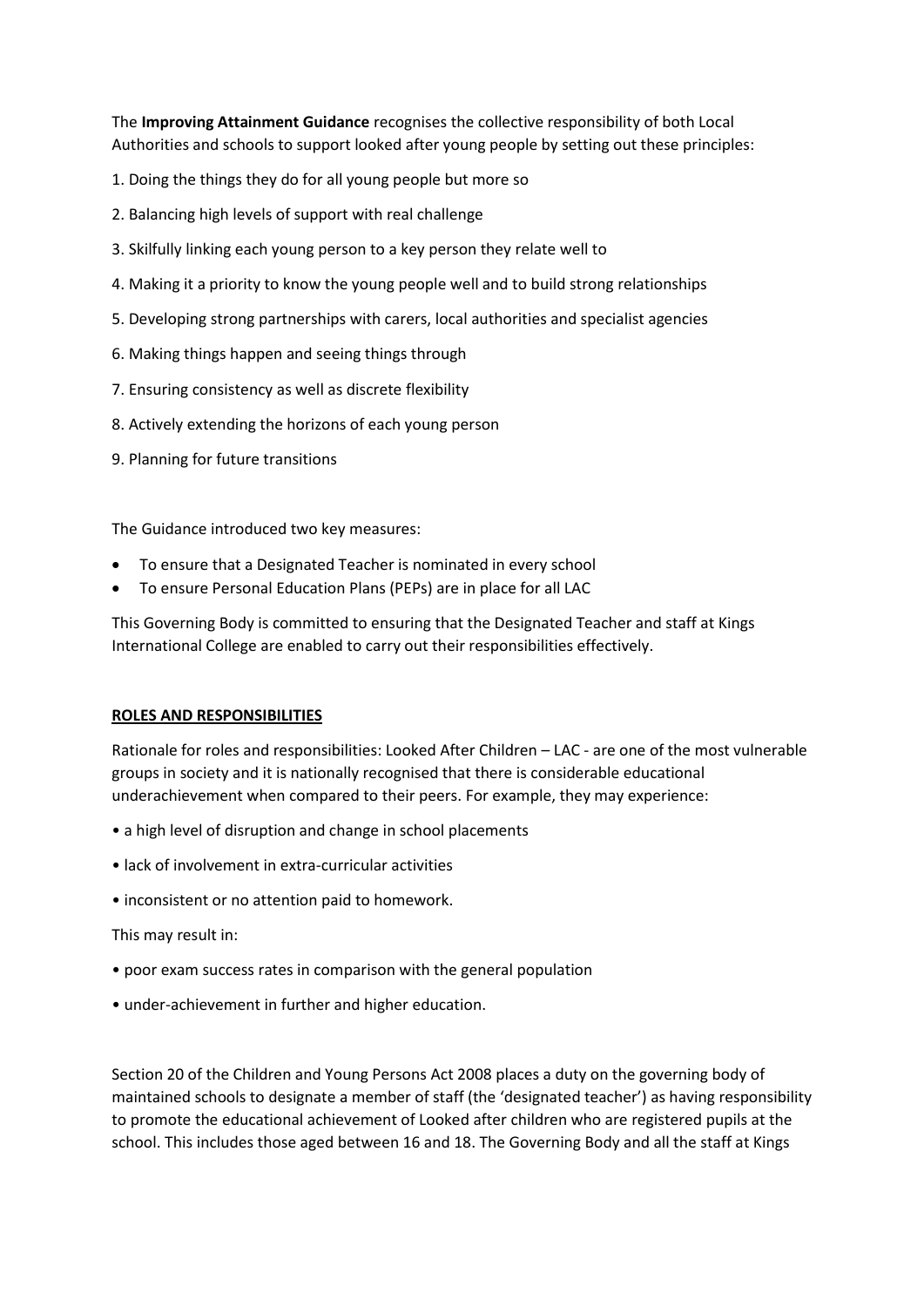International College are committed to ensuring that all LAC achieve, are challenged and enjoy school. In doing so we all have key roles and responsibilities:

The Designated Teacher (Looked After Pupils etc.) (England) Regulations 2009 (the Regulations) require that:

The designated teacher has a leadership role in promoting the educational achievement of every looked after child on the school's roll. The role should make a positive difference by promoting a whole school culture where the personalised learning needs of every looked after child matters and their personal, emotional and academic needs are prioritised. In promoting the educational achievement of looked after pupils the designated teacher should:

- contribute to the development and review of whole school policies to ensure that they do not unintentionally put Looked After Children at a disadvantage;
- make sure, in partnership with other staff, that there are effective and well understood school procedures in place to support a looked after child's learning. Particular account should be taken of the child's needs when joining the school and of the importance of promoting an ethos of high expectations about what he or she can achieve;
- promote a culture in which Looked After Children believe they can succeed and aspire to further and higher education;
- promote a culture in which Looked After Children are able to discuss their progress and be involved in setting their own targets, have their views taken seriously and are supported to take responsibility for their own learning;
- be a source of advice for teachers at school about differentiated teaching strategies appropriate for individual pupils who are looked after;
- make sure the school makes full use of Assessment for Learning (AfL) approaches to improve the short and medium term progress of Looked After Children and help them and their teachers understand where they are in their learning, where they need to go and how to get there;
- make sure that Looked after children are prioritised in any selection of pupils who would benefit from one-to-one tuition and that they have access to academic focused study support;
- promote good home-school links through contact with the child's carer about how they can support his or her progress by paying particular attention to effective communication with carers. In particular, they should make sure that carers understand the potential value of one-toone tuition and are equipped to engage with it at home;
- have lead responsibility for the development and implementation of the child's PEP within school in partnership with others as necessary. Further information on the role of the designated teacher and the PEP is set out in the guidelines mentioned at the beginning of this policy.
- ensure confidentiality on individual children, sharing confidential and personal information on a need to know basis, bearing in mind the wishes of the individual student.

## **The designated teacher will report on:**

- **the number of LAC on roll and the confirmation that they have a PEP**
- **their attendance compared to other students**
- **their attainment compared to other students**
- **the number, if any, of fixed term and permanent exclusions**
- **the destinations of students who leave the school**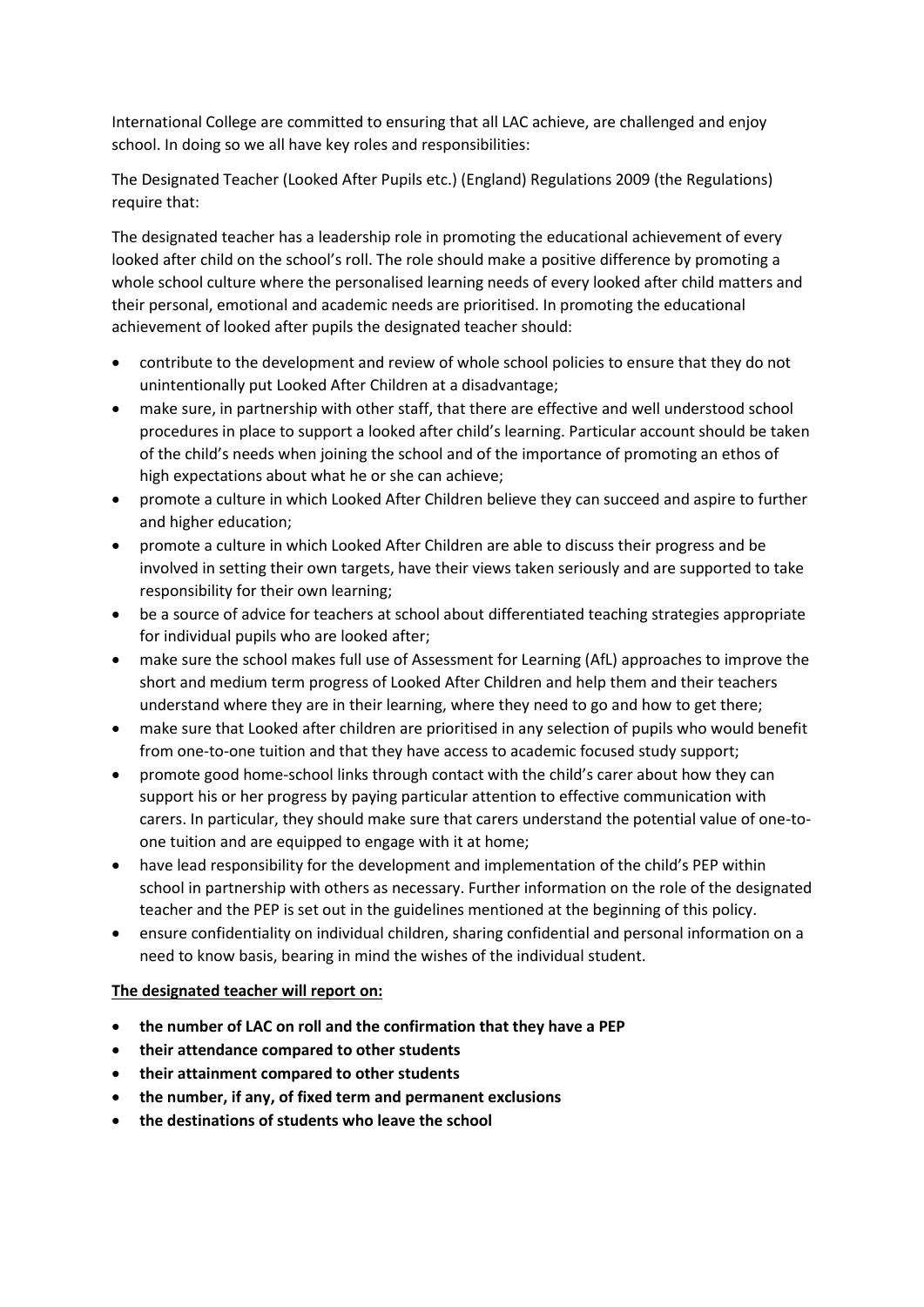# **Good practice for all staff:**

The designated teacher should have lead responsibility for helping school staff to understand the things which can affect how Looked after children learn and achieve. Everyone involved in helping Looked after children achieve should:

- have high expectations of Looked after children's involvement in learning and educational progress;
- be aware of the emotional, psychological and social effects of loss and separation from birth families, the reasons for that separation and that some children may find it difficult to build relationships of trust with adults because of their experiences;
- understand the reasons which may be behind a looked after child's behaviour, and why they may need more support than other children but the teacher should not allow this to be an excuse for lowering expectations of what a child is capable of achieving;
- understand how important it is to see Looked after children as individuals rather than as a homogeneous group and to not publicly treat them differently from their peers;
- appreciate the importance of showing sensitivity about who else knows about a child's looked after status;
- appreciate the central importance of the child's PEP in helping to create a shared understanding between teachers, carers, social workers and most importantly, depending on age and understanding, the child him or herself of what everyone needs to do to help them to achieve their potential;
- have the level of understanding they need of the role of social workers, virtual school heads (or equivalent) in local authorities and how education – and the function of the PEP – fits into the wider care

## **Good practice suggests that the Governing Body will:**

- ensure that the admission criteria and practice prioritises LAC according to the DfE Admissions Code of Practice
- ensure all Governors are fully aware of the legal requirements and guidance for LAC
- ensure there is a Designated Teacher for LAC.
- liaise with the Headteacher, Designated Teacher and all other staff to ensure the needs of LAC are met
- nominate a Governor with responsibility for LAC who links with the Designated Teacher
- receive regular reports from the Designated Teacher and at least one annual report
- ensure that the school's policies and procedures give LAC equal access in respect of: admission to school ; National Curriculum and examinations, both academic and vocational; out of school learning and extra-curricular activities ; work experience and careers guidance.
- annually review the effective implementation of the school policy for LAC
- ensure that the Designated Teacher is invited to the exclusion meetings of LAC

## **Good practice suggests that the Local Authority will:**

- lead on the drive to improve educational and social care standards for LAC
- ensure that the education of this group is as good as that provided for every other student
- ensure that LAC receive a full time education in a mainstream setting wherever possible
- ensure that every LAC has a school to go to within 20 days of coming into care